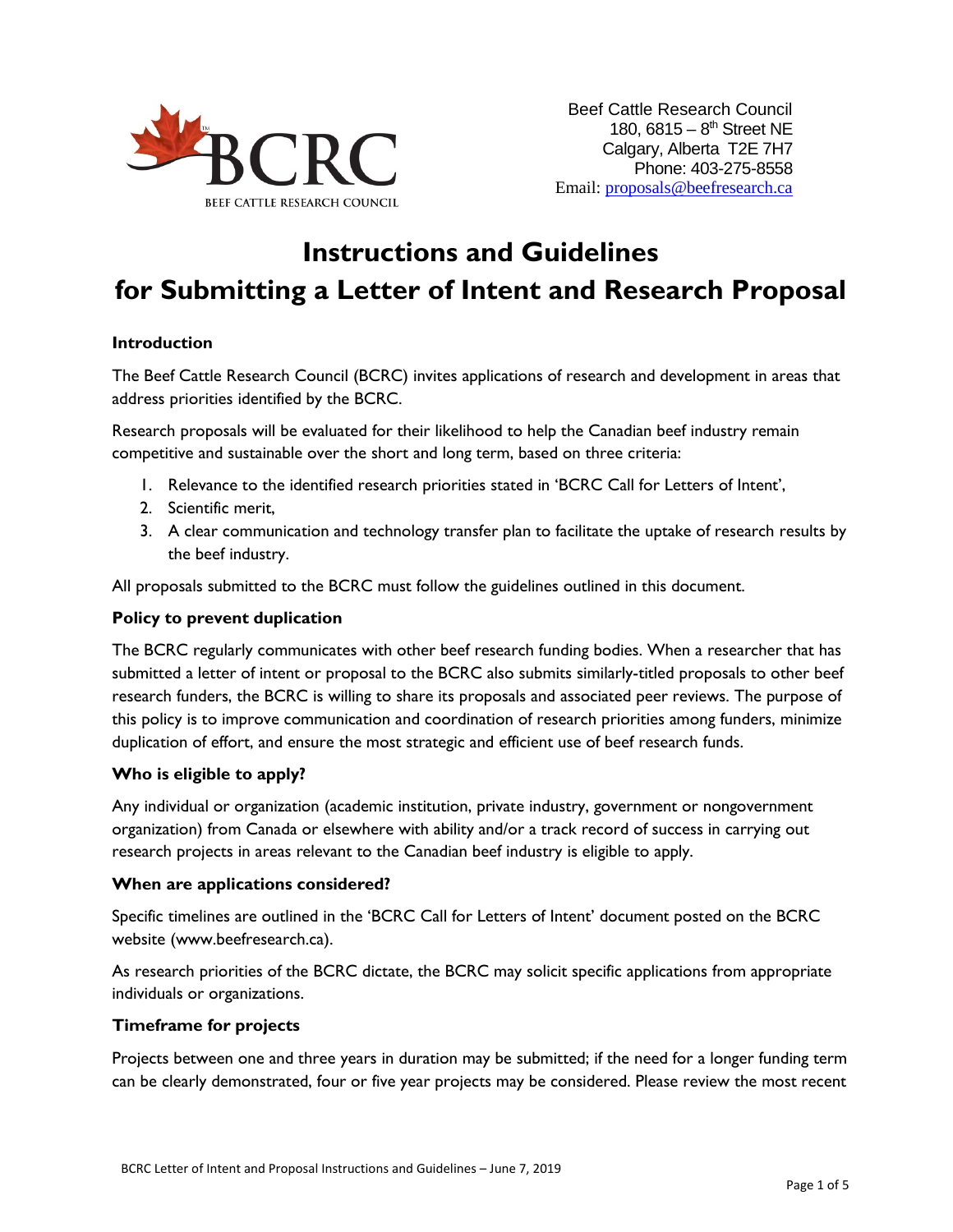'BCRC Call for Letters of Intent' document posted at [www.beefresearch.ca](http://www.beefresearch.ca/) to see if a specific duration has been identified.

## **Letters of intent**

To facilitate project submissions and to avoid unnecessary time and effort being spent on proposals that are unlikely to be funded, the BCRC requires that a letter of intent first be submitted. Applicants must submit the file entitled 'BCRC Letter of Intent Form'. Invitation to submit a full proposal does not guarantee that the research proposal will be funded. Following a review of the letter of intent, individuals or institutions may be invited to submit a full proposal.

When the letters of intent submitted do not sufficiently address particular research priorities, the BCRC reserves the right to bypass the letter of intent process and directly solicit specific full proposals

## **Proposal form**

If invited to submit a full proposal, the completed 'BCRC Proposal Form.pdf' and the 'BCRC Proposal Budget.xlsx' documents posted at [www.beefresearch.ca](http://www.beefresearch.ca/) along with CV's for the Project Leader and all Co-investigators must be submitted. A checklist for submitting a letter of intent and proposal application is provided on page 5 of this document.

## **Budget for full proposal**

## **Direct Costs**

The proposed budget of direct costs should be completed within the Excel file entitled 'BCRC Proposal Budget' and submitted in Excel file format (.xls or .xlsx) along with the 'BCRC Proposal Form'. Include only funding that is directly applicable to the proposal and do not include funding for other related projects.

Fiscal Years – Fiscal years begin April 1 and ends March 31. For example, fiscal year marked "2020/21" refers to April 1, 2020 – March 31, 2021.

AAFC – The 'Agriculture and Agri-Food Canada (AAFC)*'* column is to include all funds directed to AAFC researchers and facilities for carrying out the proposed research project.

Other - The 'Other' column is to include all funds directed to other/non-AAFC institutions (e.g. universities, provincial governments, industry collaborators) for carrying out the proposed research project.

Equipment – Details must be provided around proposed equipment purchases, as all equipment purchases valued greater than \$10,000 for each item must be preapproved.

Livestock Costs - Details must be provided on proposed livestock costs including purchases (price per animal), animal care costs (i.e. veterinary care and supplies, cannulation), user fees and any other costs associated specifically to the livestock.

## Indirect/Overhead Costs

Projects conducted at Universities or at other non AAFC facilities are eligible for overhead costs which will be calculated by BCRC to a maximum of 15% of total project costs.

## **Additional Funding**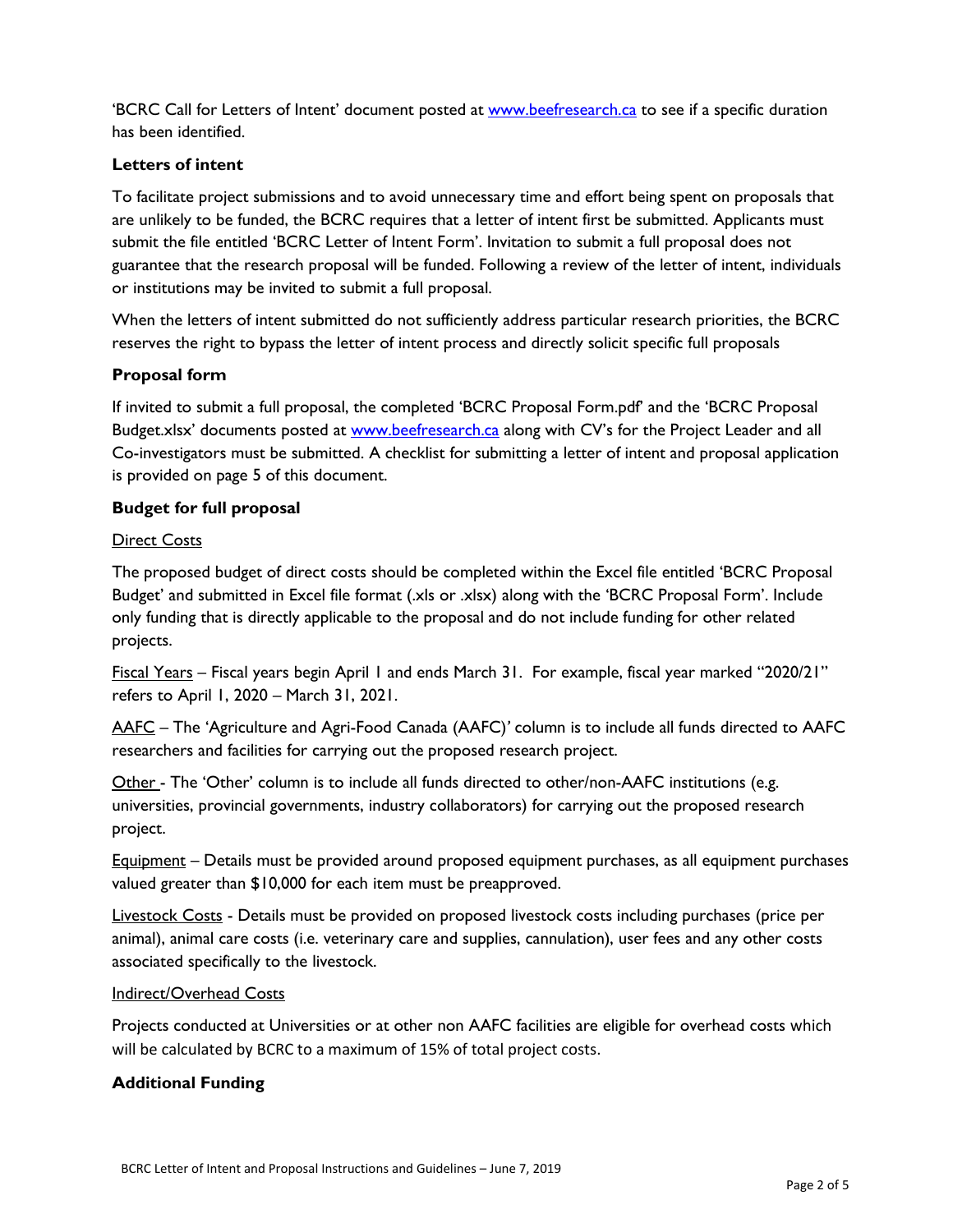Indicate all sources and amounts of additional funding for the proposed research, including both in-kind and cash, specifying whether each source will be applied for, has been applied for, or has been confirmed. Verification of other funding received or pending must be provided with the full proposal.

## **In-kind Contributions**

In-kind contribution means the fair value\* attributed to eligible costs of goods and/or services required to complete the project that are provided by the recipient, or other project supporters (governments and/or industry supporters, partners or association members). In-kind contributions do not require a cash outlay and count towards the recipient's contribution. **Verification of all in-kind and other funding must be provided. In-kind contributions cannot normally exceed 10% of the total eligible costs to complete the project.**

*\*Fair value of in-kind contributions should reflect current, relevant and market-based information or another methodology acceptable to BCRC.*

## **Project milestones**

For each objective listed in the proposal, provide one or more clear, specific output(s) or deliverable(s) that correspond to that objective, plus which collaborator is responsible for each output / deliverable, as well as indicator(s) that can be used to assess whether those outputs or deliverables have been achieved. Ensure that all technology transfer and communication activities are included.

The Project Milestones table will be incorporated into the research funding agreement and will be used to track annual research progress and to assess whether contractual obligations were fulfilled.

| <b>Project Milestones</b>     |                                                                                                                                                                                                                                                                                                       |                                                                                                        |                      |
|-------------------------------|-------------------------------------------------------------------------------------------------------------------------------------------------------------------------------------------------------------------------------------------------------------------------------------------------------|--------------------------------------------------------------------------------------------------------|----------------------|
| Objective                     | <b>Expected</b>                                                                                                                                                                                                                                                                                       | Output Indicators                                                                                      | Fiscal Year          |
|                               | Outputs/Deliverables                                                                                                                                                                                                                                                                                  |                                                                                                        | (April I – March 31) |
| <b>Complete Grazing Trial</b> | - swath paddocks (name of<br>researcher responsible)<br>- graze cattle (name of researcher<br>responsible)<br>- collect forage samples (name of<br>researcher responsible)<br>- collect animal data (name of<br>researcher responsible)<br>- annual data analysis (name of<br>researcher responsible) | - animal and forage data collected<br>- data analysis completed<br>- data summarized<br>- final report | 2020/21              |

## *Example:*

## **Communications and technology transfer plan**

While recognizing that not all research goes as planned, we are interested in your plans to transfer key results back to the desired beef industry stakeholders to encourage adoption, uptake and/or commercialization where appropriate. Advancement of funds for technology transfer activities will be contingent upon the completion of a technology transfer plan and review of research outcomes by the BCRC. At minimum, researchers are required to develop a fact sheet, based on the BCRC template, for each project funded.

Budget allocations for technology transfer will be contingent on confirmation by the BCRC of most appropriate communications and technology transfer activities.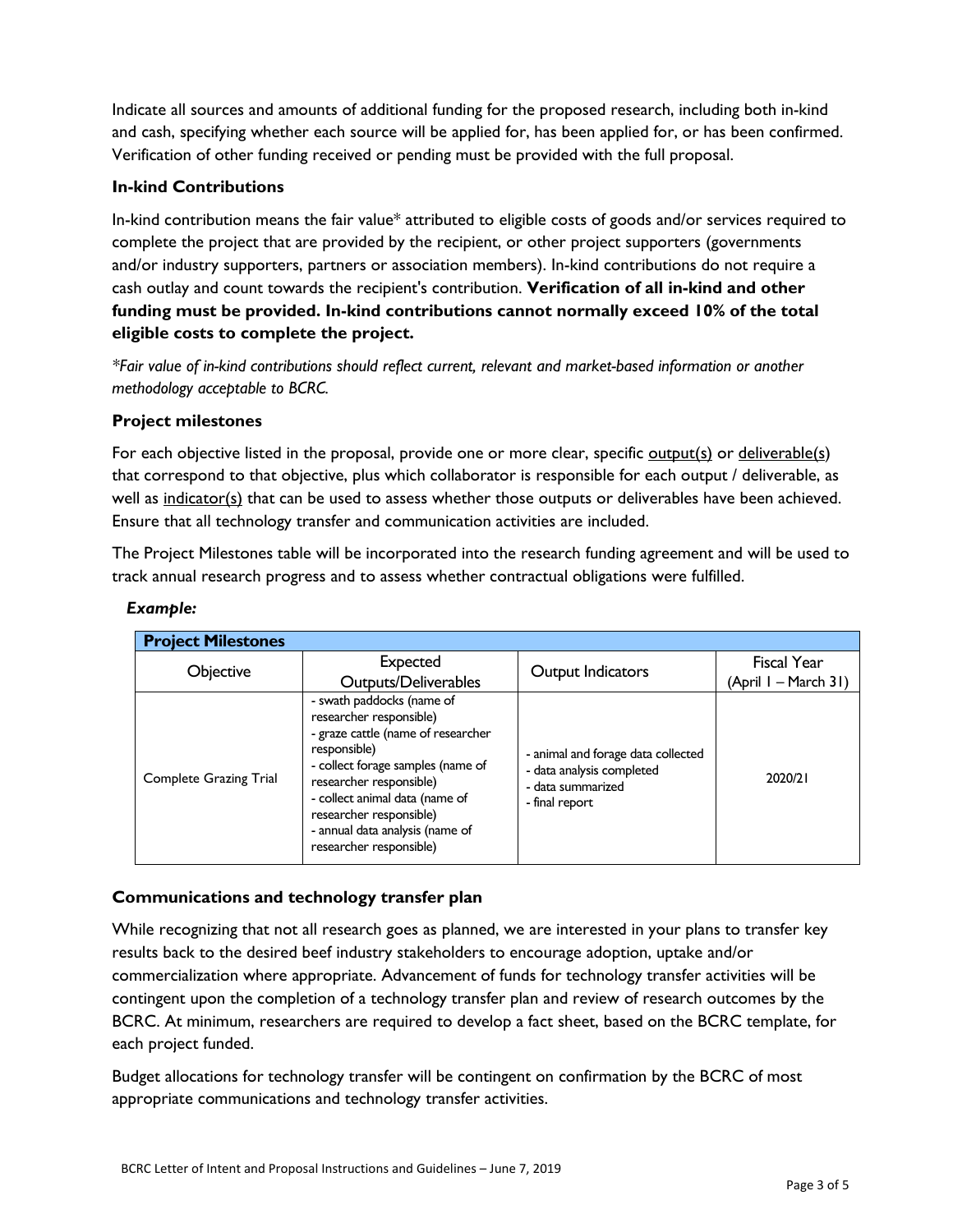## **Animal Care Approvals**

Any and all animals used in research projects approved by the BCRC must be cared for according to Guidelines of the Canadian Council of Animal Care. Research projects will not be funded until the institution where the research will be conducted has provided documentation showing that the proposal has been approved by the local Animal Care Committee. If there are any revisions to the research protocol required by the animal care committee, the BCRC will review the proposal prior to allowing the project to be initiated to ensure revisions do not detract from the validity of the research.

The BCRC recognizes that obtaining an 'Institutional Animal Care Approval' can be a fairly onerous process and therefore does not insist on having the Institutional Animal Care Approval completed before submitting the proposal. It is encouraged that this process be initiated as soon as practical so as not to delay project initiation if the BCRC approves funding.

## **Project review**

Full proposals will be submitted for up to three peer reviews. BCRC will solicit reviews and reserves the right to use reviewers nominated in the letter of intent or other individuals as appropriate. Project proposals will be categorized and ranked by the priority of research, as set by the BCRC.

#### **Letters of Support**

The BCRC does not require or read letters of support.

#### **Documentation submitted after the deadline for project proposals**

Once a project proposal has been submitted, the BCRC may request any missing or additional documentation. No unsolicited documentation is permitted after the project proposal submission deadline.

## **Appeals of awards for funding projects**

Decisions taken on awards made to projects by the BCRC are considered final.

## **Reporting**

All reporting requirements will be defined in the funding agreement.

## **Confidentiality of research proposed to the BCRC**

All those who review research proposals submitted to the BCRC (peer reviewers as well as persons directly associated with the BCRC), are required to sign a statement of confidentiality in their review of the proposed research.

#### **Signatures**

If the signature document containing signature(s) of the researcher and co-investigator(s) is not submitted with the proposal, it must be received by BCRC within two weeks following the proposal submission deadline. Electronic signatures are acceptable and can be submitted using the proposal signature document posted at [www.beefresearch.ca](http://www.beefresearch.ca/)